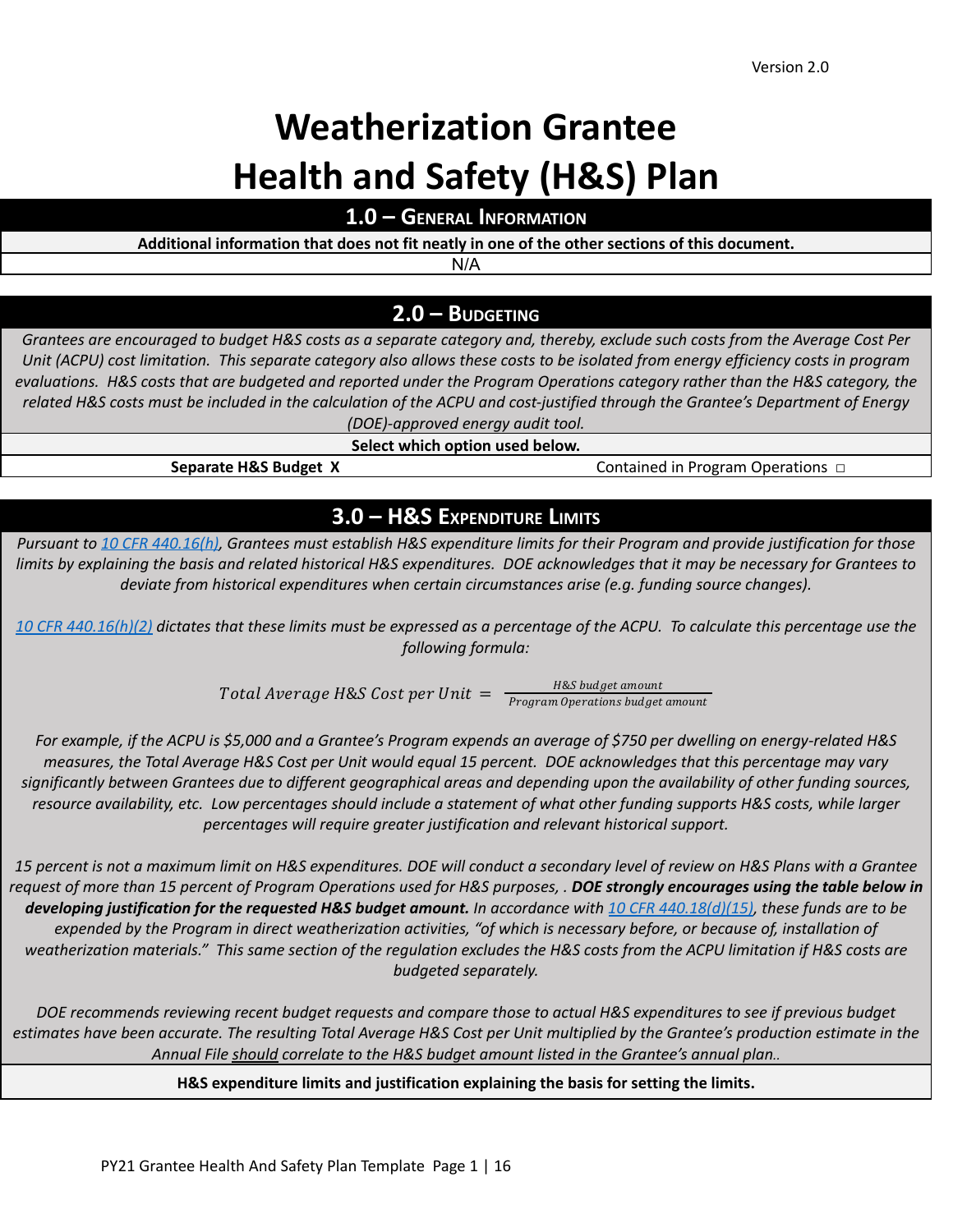The H&S cost control mechanism the CEO WAP employs is tracking and reviewing the total expenditure cap on a monthly basis. If an individual subgrantee goes above its own 15% cap, there is a discussion as to why and to determine if additional justification or documentation is necessary for approval.

Utilizing the spreadsheet embedded below, provide a full list of H&S measures using historical data from your program, including average cost, and frequency rate. If installing more than a single instance of one measure in a unit (e.g. multiple CO alarms), Grantees may aggregate costs so that frequency does not exceed 100%, or enter a justification into the measure column, which explains why that measure has a frequency rate of over 100%. The spreadsheet will auto calculate your expected Total Average **H&S Cost per Unit.**

**Please reference Measure Matrix Spreadsheet**

# **4.0 – INCIDENTAL REPAIR MEASURES**

Any measures that could potentially be identified as H&S but the Grantee chooses to instead identify and treat those measures as *incidental repair measures (IRMs), must be implemented consistently throughout the Grantee's weatherization program. The* measure must fit the regulatory definition of an IRM and be cost justified along with the associated energy conservation measure and/or package of measures. 10 CFR [440.3](https://www.ecfr.gov/cgi-bin/text-idx?SID=f022d7020e1bf0a19a73d6edb7c32f62&mc=true&node=pt10.3.440&rgn=div5#se10.3.440_13) defines Incidental Repairs as, "those repairs necessary for the effective performance or *preservation of weatherization materials.*"

#### **H&S measures identified and treated as IRMs within your Program.**

There are no Health and Safety measures that can be identified as Incidental Repair Measures for the Colorado WAP program. Per Colorado Technical Standards, Incidental Repair Measures (IRM) such as electrical repairs, minor plumbing repairs, minor roof leak repairs, and minor structural repairs may only be made when necessary to preserve weatherization measures such as insulation, door and window replacement or repair. Door and window installations are not eligible as WAP health and safety expenses; they must be qualified as energy efficiency measures for replacement or meet the definition for incidental repair when repaired. In instances where repair or replacement of doors or windows is recommended because the door/window could not otherwise be caulked or weather‐stripped effectively this measure should not be billed as a Health and Safety cost; it should be categorized as an IRM.

Providing protective materials such as primer or paint to seal and protect the weatherization materials installed shall be categorized as an incidental repair and shall be billed as such. Such materials shall only be allowed to protect weatherization materials installed. They shall not be allowable for cosmetic reasons alone. Incidental Repair Measures must be assessed in a site specific audit and must be associated with an Energy Conservation Measure(s) that have an SIR of 1.0 or greater and the cumulative project SIR must be 1.0 or greater as well.

CEO WAP does not have a cap for IRMs. CEO WAP will continue to run IRMs associated with one or more Energy Conservation Measures for the PY22‐23 provided that the cumulative SIR is 1.0 or greater. This route was chosen because site specific audits are done in Colorado, and many units require IRMs to install ECMs. By using this method, a full assessment of costs and SIRs can be completed for each unit. Per DOE WPN 12‐9 guidance, IRMs are not to be included with the ECMs and since Weatherization is a one time service. CEO WAP's goal has been to provide cost‐effective IRMs necessary to install ECMs. In lieu of an IRM dollar amount limitation, CEO WAP requires that IRMs are cost‐effective to install as part of the cumulative SIR. There is no specific language, but the intent is to allow cost‐effective IRMs, based on the electronic energy audit, provided that the state PUA is not exceeded.

# 5.0 – Occupant Pre-Existing or Potential Health Conditions and Hazard Identification and **NOTIFICATION FORM(S)**

Grantees must include policies/procedures for informing clients of the aspects of weatherization that may put a client with pre-existing health conditions at risk during installation of measures. This screening may occur as part of the initial application for weatherization and/or during the energy audit. Procedures must include what steps will be taken and/or available to the client to ensure that weatherization work will not aggravate pre-existing health conditions. Additionally H&S assessments are required to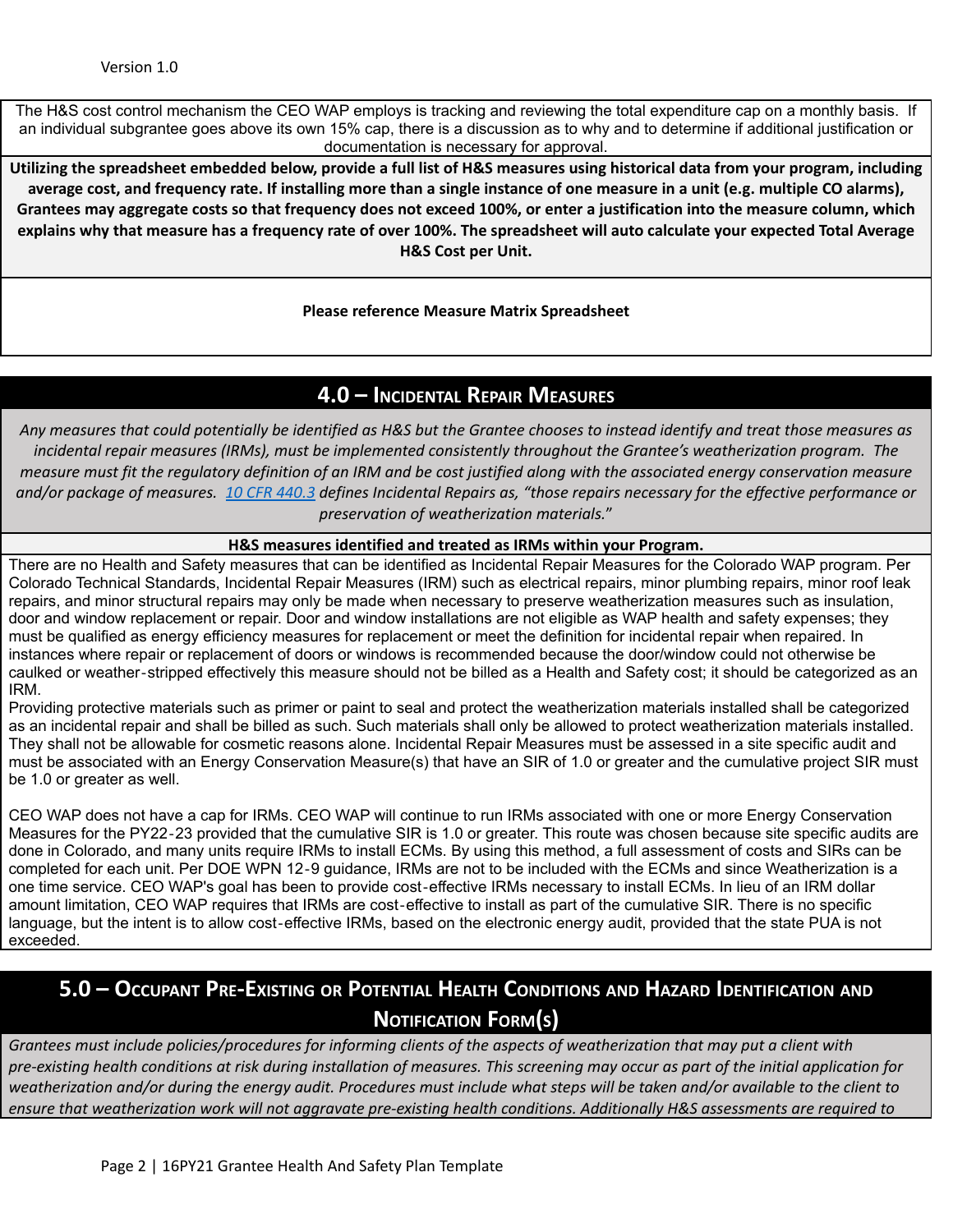*identify hazards in the home. For those hazards identified, appropriate testing is required when applicable. The* client/landlord/property manager must be informed in writing of all testing results, including identification of hazards revealed by *the testing that will lead to deferral/referral.*

*Grantees are required to develop documentation forms that include at a minimum:*

- *● Occupant Pre-existing or Potential Health Conditions;*
	- o Screen occupant(s) to self-report known or suspected health concerns either as part of initial application for *weatherization, during the energy audit, or other parts of the weatherization process as specified;*
	- *o Inform client in writing of any known risks; and*
	- o Provide the client with Subarantee point of contact information in writing so the client can inform of any issues.
- *● Hazard Identification Notification Form*
	- *o The occupant(s) (and Landlord's, if applicable) name and address;*
	- o Date(s) of the energy audit/assessment and when the occupant(s) (and Landlord, if applicable) was informed of a *potential H&S issue;*
	- *o A clear description of the problem;*
	- *o A statement indicating if, or when weatherization could continue; and*
	- o The occupant(s) (and Landlord's, if applicable) signature(s) indicating that they understand and have been informed of *their rights and options.*

#### **Procedure for soliciting occupants' health and safety concerns related to components of their homes**

Occupant pre‐existing or potential health conditions shall be documented in the client file and communicated to all parties involved in completing that job. During the energy audit the client must fill out the "Client Health and Chemical Sensitivity" form and a signed copy must be in the client file. Crews will advise the client as to any actions required for any at‐risk occupants before work shall begin. Any failure or inability to take the appropriate actions may result in deferral of the weatherization work. Proper referral and deferral protocols shall be followed and documented. The definition of at‐risk occupants is clients with pre‐existing health conditions or sensitivities to basic construction materials.

Procedure for determining whether occupants suffer from health conditions which may be negatively impacted by the act of **weatherizing their dwelling**

The auditor is to provide to the client information regarding any known risks of materials being used in the home. Subgrantee contact information is to be provided in order for the client to be able to inform the subgrantee of any issues. Occupants are required to reveal known or suspected health concerns as part of the initial application for WAP. The form is to be reviewed with the client during the audit and the auditor's signature is required.

# **Procedure for addressing potential health concerns including pre-existing health conditions when they are identified**

Clients must be informed of materials being used in their homes. When the client's health may be at risk and/or the work activities could constitute a health or safety hazard, the occupant at risk will be required to take appropriate action, based on severity of risk.

Actions to be taken by the subgrantee and client, if applicable, are as follows:

- Temporary relocation of at-risk occupants may be allowed on a case-by-case basis.
- The parameters used for temporary relocation are if WAP services cause inhospitable damage to the dwelling.

● Occupants are required to reveal known or suspected health concerns as part of the initial application for weatherization (See CEO WAP 304 A1& A2).

- The auditor is to provide to the client information regarding any known risks of materials being used in the home. Subgrantee
- contact information is to be provided in order for the client to be able to inform the subgrantee of any issues.

● Subgrantee is required to take appropriate actions to protect the client from pre-existing sensitivity conditions if the unit is not deferred.

● Failure or the inability to take appropriate actions must result in the deferral of the unit.

CEO WAP's approach is not only limited to clients that may have chemical sensitivities. If they have other health issues such as asthma or are sensitive to cellulose, dust, or airborne particles from measures, subgrantees should accommodate the client as feasible and use other like‐available products, such as fiberglass over cellulose. CEO WAP applications screen for at‐risk occupants, intake staff also screen for at‐risk occupants, auditors further screen for at‐risk‐occupants, and then application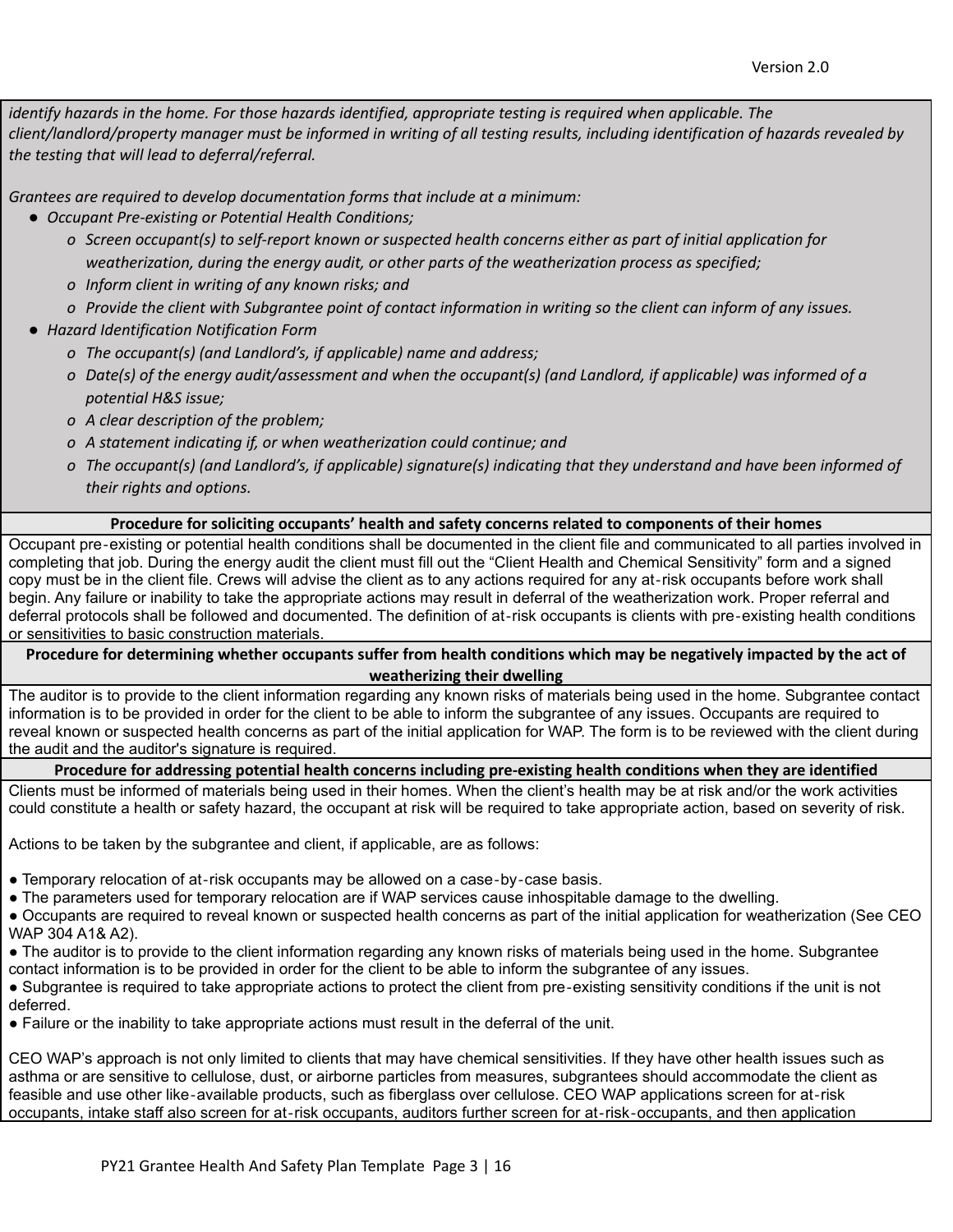information and any other information discovered through intake and auditing is put into the client file and disseminated to field crews. **Documentation Form(s) have been included for review?** Yes X No □ **Location where forms have been uploaded/submitted**

Separate attachment to SF424 X Separate attachment to H&S Plan  $\Box$ 

# **6.0 – HEALTH AND SAFETY CATEGORIES**

*For each of the following H&S categories identified by DOE:*

- Explain whether you concur with existing quidance from Weatherization Program Notice (WPN) 17-7 and how that quidance will be implemented in your Program, if you are proposing an alternative action/allowability, or if the identified category will not be addressed and will always result in deferral. Alternatives require comprehensive explanations as to how it meets the *intent of DOE guidance.*
- Where an action/allowability or testing is "required" or "not allowed" through WPN 17-7, Grantees must concur, or choose to *defer all units where the specific category is encountered.*
- Any activities that are marked as deferral/referrals must contain the H&S reasons specified within the Master File Section *V.1.2 Box 5 Deferral/Referral.*
- *● Unless an alternate funding source(s) is declared, utilize DOE funds to address the particular category.*
- *● Describe the explicit methods to address the specific category.*
- *● Describe in detail what testing protocols (if any) used to assess the particular category.*
- Define and quantify minimum thresholds that determine minor, major, and limited definitions and the criteria used to make a *determination on a case-by-case basis.*
- *● Define "at-risk" occupant(s) and identify minimum documentation requirements for them.*
- Client Education activities specific to H&S reasons is required within the Master File Section V.8.4 Training and Technical *Assistance of the annual application.*
- Training activities specific to H&S reasons are required within the Master File Section V.8.4 Training and Technical Assistance *of the annual application.*

### **6.1 – Air Conditioning and Heating Systems**

#### **Concurrence, Alternative or Deferral**

Concurrence with DOE Guidance X Alternative Guidance □ Results in Deferral/Referral □

Air Conditioning Unallowable with DOE Funds □ Heating Unallowable with DOE Funds □

Other Funding Source Addresses H&S Issue □ Enter Funding Source

#### **Procedure for unsafe or non-functioning primary heating/cooling systems**

Red tagged, inoperable, or nonexistent heating system replacement, repair, or installation is allowed where climate conditions warrant. In most cases, Colorado does not allow air conditioning system replacement, repair, or installation because Colorado is mostly a cold weather state for the majority of the year. Colorado does allow a waiver process to be used to allow for exceptions to elderly clients where health and safety would be at risk. Heating systems will be evaluated for cost effective replacement first and if the heating systems qualify for both ECM and H&S replacement the measure should be treated as an ECM. Heating system installation as a health and safety measure is allowable if the system does not have an SIR of 1.0 or greater and there is a condition that could potentially affect the health and safety of the occupant or crew such as a cracked heat exchanger and excessive CO that cannot be remediated.

**Procedure for unsafe or non-functioning secondary heating systems, including unvented secondary space heaters**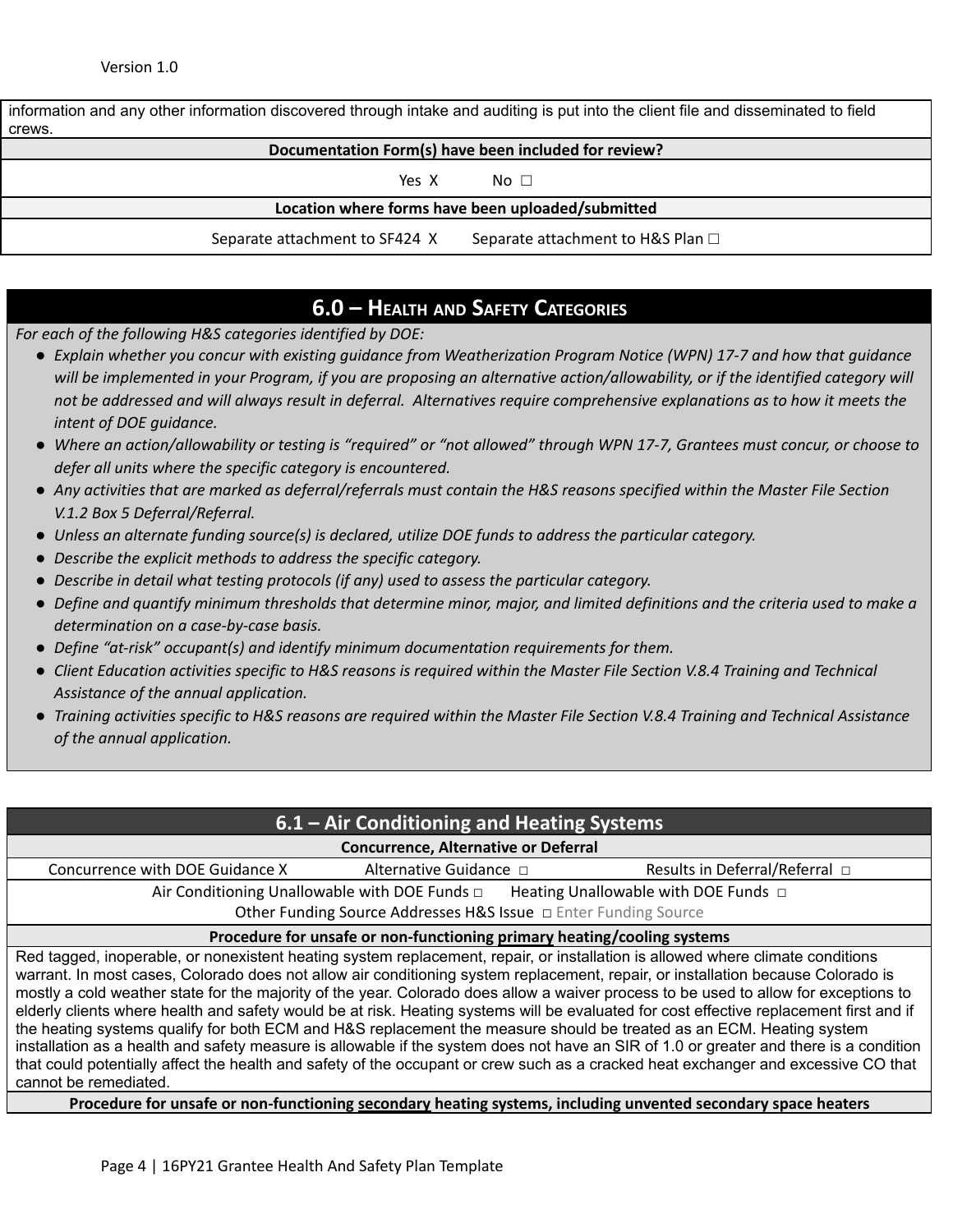Test for carbon monoxide (CO). Inform the client of dangers of unvented space heaters – CO, moisture, NO2, CO can be dangerous even if the CO alarm does not sound. If the client will not allow removal, defer the weatherization work to the home. Removal is required, except as secondary heat where the unit conforms to ANSI Z21.11.2. Units that do not meet ANSI Z21.11.2 must be removed prior to weatherization but may remain until a replacement heating system is in place. Replacement or installation of secondary units is not allowed.

#### **Definition of and documentation required for "at-risk" occupants**

Per Colorado's Health & Safety Plan, a dwelling unit should not be weatherized where there is a major code violation or where there is a potentially harmful situation that may adversely affect the occupants or agency's weatherization crew and/or other staff. When such issues are found to be present, the owner and occupant are notified verbally and in writing; only after the owner corrects the identified issues satisfactorily and to code can any weatherization work begin. The audit form shall include the client's name and address, dates of the audit/assessment, date the client was informed, a clear description of the issue(s), a clear description of the condition(s) under which weatherization work could begin/continue, a clear description of the responsibilities of all parties involved, client's signature(s) indicating that they have been informed of their rights and options and that they understand the issues and their responsibilities.

The documentation required for at‐risk occupants to justify the replacement, repair, or installation of air conditioning is a formal recommendation from a licensed physician for a controlled/conditioned environment given the specific client's health condition(s).

For the purposes of the CEO WAP program, "At Risk Clients" are defined as:

1. Elderly (over 60 years old)

2. Children (under 6 years old)

3. Clients with health conditions that warrant the need for cooling

#### **Testing protocols**

Minimal standards for remedy include, but are not limited to the following:

● Flex connectors that are brass, damaged or older than 1973 must be replaced. Copper supply lines for natural gas must be replaced (health and safety) with Gastite™ or black pipe.

● Any home using a combustion appliance zone for a sleeping room shall not be weatherized (sealed combustion appliances in sleeping areas are excluded) until such situation is remedied by either:

1. Client education on the dangers of carbon monoxide resulting in the client permanently removing the bedroom furniture from the area. Before and after documentation both digital and written must be placed in the client file.

2. Isolating the sleeping area from the CAZ in order to mitigate the possibility of CO entering the sleeping area. Proper combustion air must be supplied to the CAZ if this is the avenue taken. The cost of this work may utilize health and safety dollars. Defer the home if either of the above remedies cannot be provided.

● Testing for gas leakage at connections of natural gas and propane piping systems. Leakage will be located using an approved combustible gas detector, a noncorrosive leak detection fluid or an equivalent nonflammable solution. Matches, candles, open flames or other methods that could provide a source of ignition cannot be used. Where leakage or other defects are located, the affected portion of the piping system will be repaired or replaced and retested. These actions will be reported to the occupant immediately.

• Ensure the venting system is installed properly.

● Baseline pressure will be measured in the Combustion Appliance Zone with reference to outdoors.

● Depressurization tests will include exhaust fans, interior door closure or opening of a door, or duct leakage, or a combination thereof accounting for base pressure.

● With the combustion appliance zone (CAZ) in the worst case depressurized state, test spillage on the smallest Btu appliance first. A spillage test must be performed within two (2) minutes of the appliance start up using smoke or a mirror. Spillage must be completed for all natural draft space heating systems and water heaters. Spillage must first be tested under worst‐case conditions and then repeated for natural conditions if the appliance fails under worst‐case. If an appliance fails spillage repairs must be made to mitigate.

● CO will be tested for in undiluted flue gasses of combustion appliances. If CO levels exceed 200 ppm as measured, service should be performed to reduce CO to below these levels (unless CO measurement is within manufacturer specifications).

● If the outlet of the exhaust is accessible, include a CO test on all sealed-combustion, direct vent, and power-vented appliances (without atmospheric chimneys).

● Heat exchangers must be inspected for cracks.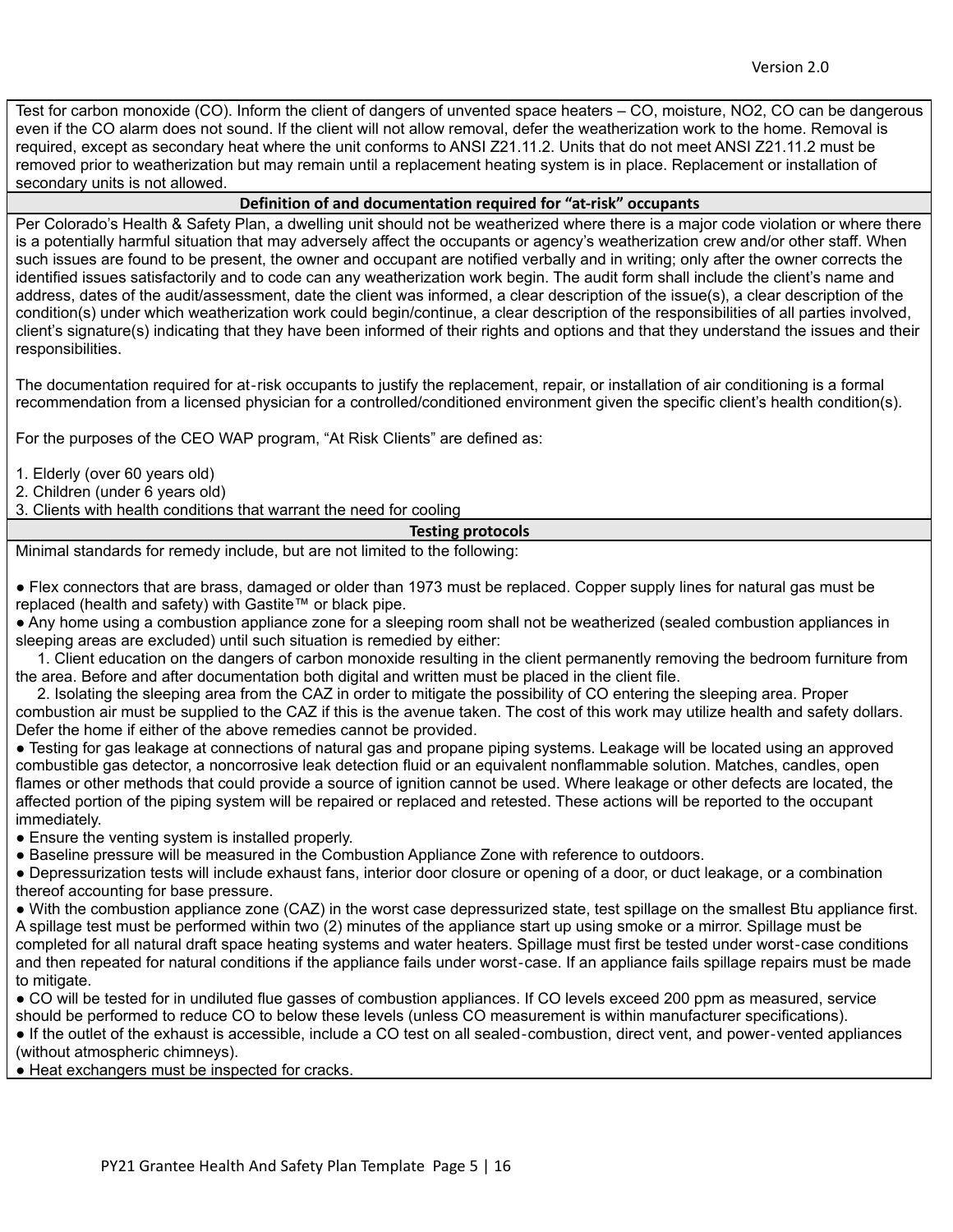● Furnaces with defective manual pilot assemblies are to be replaced as an Incidental Repair Measure associated with furnace tune up. If furnace tune up is not cost effective and the pilot assembly leaks gas which creates an unsafe situation and compromises the health and safety of the occupant or crews, the pilot assembly may be replaced under health and safety repair.

The goal of all testing shall be to make sure heating systems are present, operable, and performing safely.

| 6.2 – Asbestos (Confirmed and/or Presumed Asbestos Containing Material) |
|-------------------------------------------------------------------------|
| Concurrence Alternative or Deferred                                     |

**Concurrence, Alternative or Deferral**

Concurrence with DOE Guidance X Alternative Guidance □ Results in Deferral/Referral □

Unallowable Measure with DOE Funding □ Other Funding Source Addresses H&S Issue □ Enter Funding Source

Asbestos on Heating, Ventilation and Air Conditioning (HVAC) systems, distribution, venting and other small surfaces that will **be disturbed through the course of weatherization work policy**

Testing must include a point count analysis and if less than 1% is considered as non‐asbestos containing. If test results are less than 1%, weatherization services/measures are to be installed per Recommended Measures Report.

Prior to taking samples and testing, the homeowner must be presented with the CDPHE client education pamphlet on asbestos, testing procedure, potential outcomes, and disclosure requirements. If testing is done, the homeowner and client must be notified of the results in writing. If the client and or the homeowner does not allow for testing, the unit may be deferred.

Surfacing Material that has been sampled, tested, and contains greater than 1% asbestos, must follow Class I – IV requirements per OSHA, and is considered beyond the scope of weatherization. If the test results are positive for asbestos, the areas where asbestos is located must be deferred for this measure or the entire unit may be deferred.

Assume asbestos is present in suspected asbestos‐containing covering materials. Encapsulation is allowed by an asbestos Hazard Emergency Response Act (AHERA) asbestos control professional. Removal is allowed by an AHERA asbestos control professional if less than 25 linear of thermal system insulation (TSI) or 10 square feet of or surfacing material for known or suspected ACM/ACBM. Debris must be disposed of properly; any removal exceeding these amounts is considered abatement and is not allowed with program funds.

Asbestos in attics, walls, floors roofs and foundations that will be disturbed through the course of weatherization work policy

Trigger Levels & Allowable Work: Work for sidewall insulation should be done from the exterior whenever feasible. Sidewall Surfacing Material that has been sampled, tested, and contains greater than 1% asbestos, must follow Class I – IV requirements per OSHA, and is considered beyond the scope of weatherization. If the test results are positive for asbestos, the areas where asbestos is located must be deferred for this measure or the entire unit may be deferred. Prior to taking samples and testing, the homeowner must be presented with the CDPHE client education pamphlet on asbestos (appendix 01-A2), testing procedure, potential outcomes, and disclosure requirements. If testing is done, the homeowner and client must be notified of the results in writing. If the homeowner does not allow for testing, the individual measure may be deferred or the entire unit may be deferred.

If the material to be disturbed is 1% or less containing asbestos material, work may proceed where the Thermal System Insulation (TSI) to be disturbed is 25 linear or less or the Surfacing Material to be disturbed is 10 square feet or less. The disturbance amount for holes drilled is for the circumference and kerf of the hole saw or the entire hole size if using other than a hole saw. The debris associated with the work is considered household waste and must be disposed of properly. Areas where drilling will occur should be spritzed with water prior to drilling. If the structures/components to be disturbed exceed the trigger levels, it is considered abatement and is not allowed with program funds.

Drill and Blow: All safety protocols as required for the Renovation, Repair, and Painting Rule (RRP Rule) including client education, signage, PPE, isolation of work areas ‐ tenting, HEPA Vacuums, Drill Shrouds, Bit Buddies, etc., wet clean up, and clean up verification must be completed.

Encapsulation: Encapsulation is allowed by an Asbestos Hazard Emergency Response Act (AHERA) asbestos control professional. Removal is allowed by an AHERA asbestos control professional if less than 25 linear of thermal system insulation (TSI) or 10 square feet of or surfacing material for known or suspected ACM/ACBM.

Transite Siding: Removal of transite siding is allowed to perform conservation measures. All precautions must be taken not to damage siding. Asbestos siding (transite siding) should never be cut or drilled. It is recommended, where possible, to insulate through the home interior. The client must be informed of the suspected ACM/ACBM and that precautions will be taken.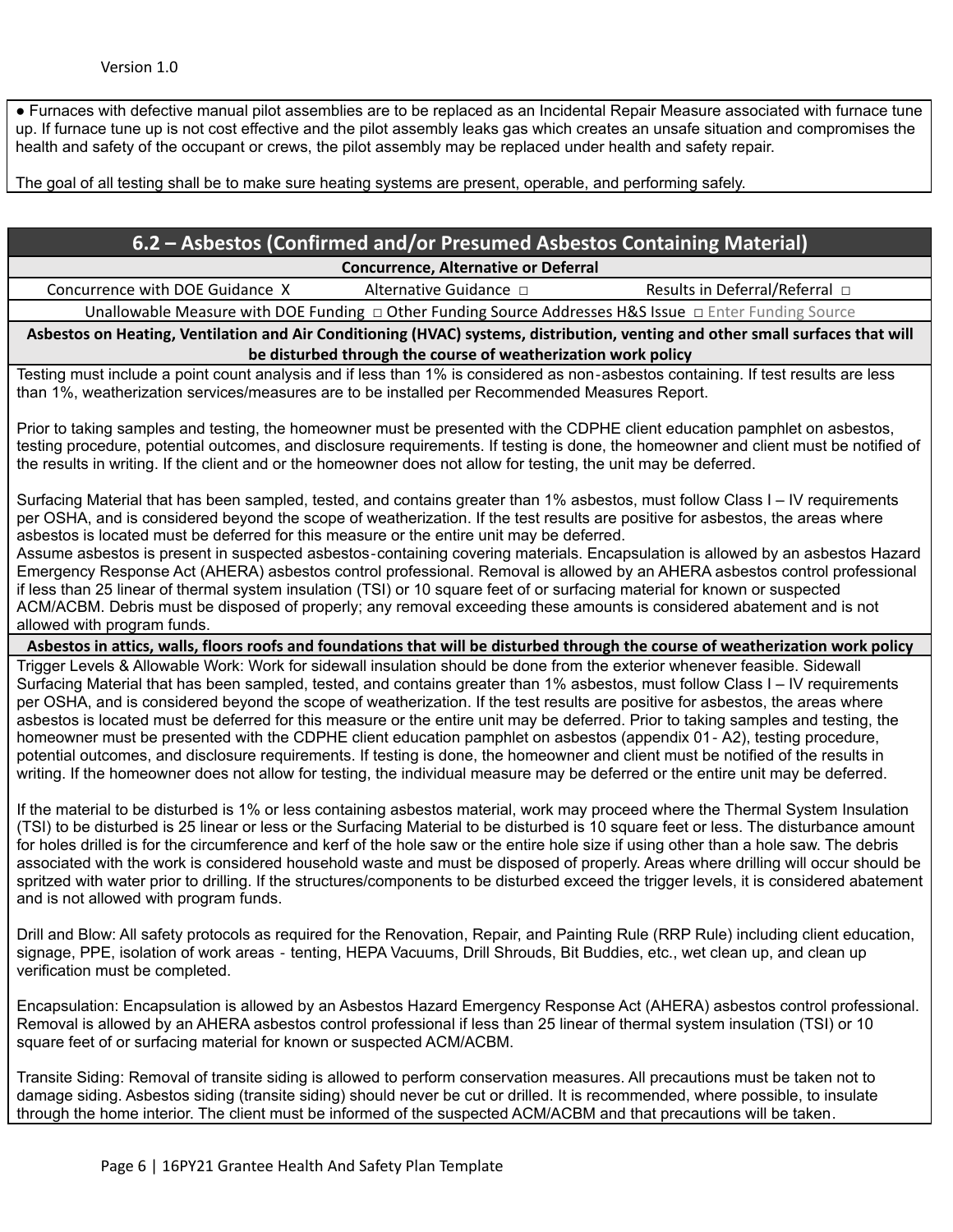#### **Vermiculite that will be disturbed through the course of weatherization work policy**

If the test results are positive for asbestos (greater than 1%), the areas where the vermiculite is located must be deferred or the entire unit may be deferred. The unit should be deferred if ASHRAE 62.2 or other health and safety measures cannot be installed completely or properly due to the presence of vermiculite insulation containing asbestos (positive results). Removal of vermiculite is not allowed with program funds.

If the vermiculite is tested and is positive for ACM, the vermiculite may be removed by a certified asbestos abatement contractor without program funds, and prior to any weatherization work being performed within the contaminated area. Written documentation (proof) that the vermiculite insulation was removed by a certified asbestos abatement contractor, and any air monitoring, and/or clearance testing as required by the Colorado Department of Public Health and Environment must be included in the client file.

Samples must be taken as required (e.g. 3 samples per 1000 square feet), and must include top, middle and bottom of the vermiculite material as asbestos tends to settle to the bottom. Samples taken are to be combined into one sample for testing. Testing must include a point count analysis and if 1% or less is considered as non‐asbestos containing. If test results are 1% or less, weatherization services/measures are to be installed per Recommended Measures Report where vermiculite is present.

#### **Blower door testing policy when asbestos/vermiculite is present**

Blower door testing is not allowed (pressurization nor depressurization), unless testing results prove negative for asbestos containing materials in the vermiculite or friable asbestos.

#### **Testing protocols**

Sampling & Testing: Sampling of suspected asbestos containing material is allowed by a certified Colorado Department of Public Health and Environment (CDPHE), asbestos Building Inspector for suspected asbestos containing materials (SACM) and testing of sample(s) is allowed by a certified testing laboratory. Samples for interior and exterior wall finishes where drill and blow work might be completed should be taken where the holes will be drilled or siding removed for insulation installation.

The subgrantee asbestos Building Inspector or the subgrantee may hire a certified asbestos Building Inspector to take samples for testing. Samples must be taken as required (e.g. 3 samples per 1000 square feet), and must include top, middle and bottom of the vermiculite material as asbestos tends to settle to the bottom. Samples taken are to be combined into one sample for testing.

#### **Documentation requirements**

Prior to taking samples and testing, the homeowner must be presented with the CDPHE client education pamphlet on asbestos, testing procedure, potential outcomes, and disclosure requirements. If testing is done, the homeowner and client must be notified of the results in writing. If the homeowner does not allow for testing, the individual measure may be deferred or the entire unit may be deferred.

# **6.3 – Biologicals and Unsanitary Conditions**

# (e.g., odors, mustiness, bacteria, viruses, raw sewage, rotting wood)

# **Concurrence, Alternative or Deferral/Referral**

Concurrence with DOE Guidance X Alternative Guidance  $\Box$  Results in Deferral/Referral  $\Box$ 

Unallowable Measure with DOE Funding □ Other Funding Source Addresses H&S Issue □ Enter Funding Source

### **Biological and unsanitary conditions in dwellings policy**

Remediation of conditions that may lead to or promote biological concerns and unsanitary conditions is allowed. However, addressing bacteria and viruses is not an allowable cost. Deferral may be necessary in cases where a known agent is present in the home that may create a serious risk to occupants or weatherization crews.

The subgrantee may spend up to \$500 for the mitigation of Unsanitary Conditions. Any amount over that must be sent to the CEO for approval in the form of a Waiver Request.

**Testing protocols**

This health and safety category shall require sensory inspection for the purpose of detection. Types of health and safety hazards that may be included under this category include, but are not limited to: Odors, mustiness, bacteria, viruses, raw sewage, rotting wood, garbage, etc.

# **6.4 – Building Structure and Roofing (e.g., roofing, wall, foundation) Concurrence, Alternative or Deferral/Referral**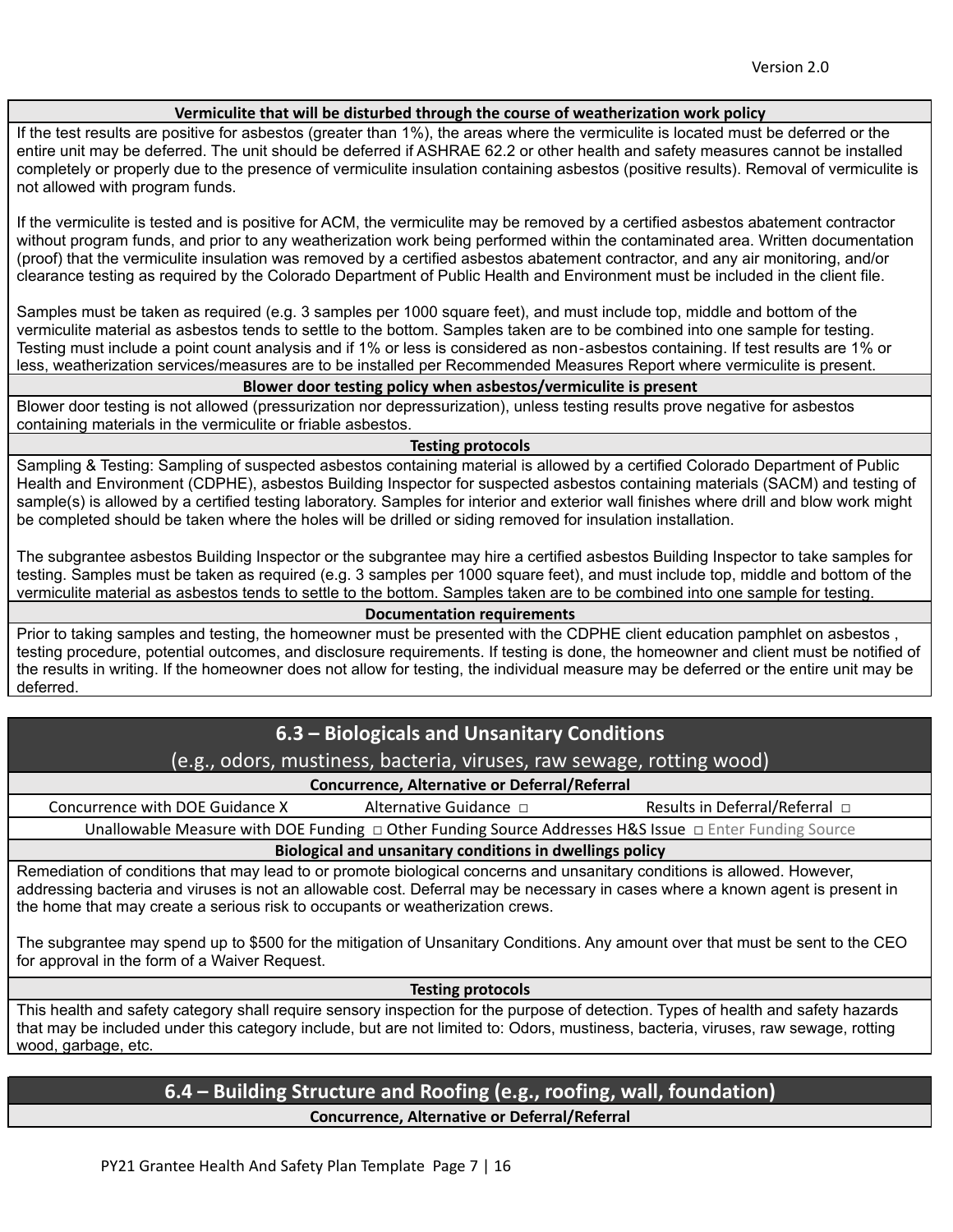| Concurrence with DOE Guidance X                                                                                                                                                                                                                                                                                                                                                                                                                                                            | Alternative Guidance $\Box$ | Results in Deferral/Referral $\Box$                                                                                                                                                                                                                                            |  |
|--------------------------------------------------------------------------------------------------------------------------------------------------------------------------------------------------------------------------------------------------------------------------------------------------------------------------------------------------------------------------------------------------------------------------------------------------------------------------------------------|-----------------------------|--------------------------------------------------------------------------------------------------------------------------------------------------------------------------------------------------------------------------------------------------------------------------------|--|
|                                                                                                                                                                                                                                                                                                                                                                                                                                                                                            |                             | Unallowable Measure with DOE Funding $\Box$ Other Funding Source Addresses H&S Issue $\Box$ Enter Funding Source                                                                                                                                                               |  |
| Structural issues in dwellings policy                                                                                                                                                                                                                                                                                                                                                                                                                                                      |                             |                                                                                                                                                                                                                                                                                |  |
| work to those areas.                                                                                                                                                                                                                                                                                                                                                                                                                                                                       |                             | Weatherization workers are to perform a visual inspection to ensure that access to areas necessary for weatherization is safe for<br>entry and performance of assessment, work, and inspection. Notify clients of structurally compromised areas; defer weatherization         |  |
|                                                                                                                                                                                                                                                                                                                                                                                                                                                                                            |                             | Define and quantify minor or allowable structure and roofing issues. At what point are these considered beyond the scope of                                                                                                                                                    |  |
|                                                                                                                                                                                                                                                                                                                                                                                                                                                                                            | weatherization?             |                                                                                                                                                                                                                                                                                |  |
| of the WAP. Dwellings whose structural integrity is in question should be referred to HUD or other appropriate local and state<br>agencies. Weatherization services may need to be delayed or deferred until the dwelling can be made safe for crews and<br>occupants.                                                                                                                                                                                                                     |                             | While conducting the initial audit, the building structure shall be inspected for structural integrity. Minor repairs to protect the DOE<br>materials installed may be performed to protect the energy saving investment. However, building rehabilitation is beyond the scope |  |
| Incidental (minor) repairs necessary to effectively perform or preserve weatherization materials/measures are allowed.<br>Examples of these include sealing minor roof leaks to preserve new attic insulation and repairing water damaged flooring as part of<br>replacing a water heater. Incidental structural repairs shall not include cosmetic applications, such as replacing a floor covering<br>such as a carpet or linoleum. Only the structural part shall be replaced/repaired. |                             |                                                                                                                                                                                                                                                                                |  |
| If priority lists are used and these repairs are designated as IRMs, at what point is a site-specific electronic energy audit                                                                                                                                                                                                                                                                                                                                                              |                             |                                                                                                                                                                                                                                                                                |  |
|                                                                                                                                                                                                                                                                                                                                                                                                                                                                                            | required?                   |                                                                                                                                                                                                                                                                                |  |
|                                                                                                                                                                                                                                                                                                                                                                                                                                                                                            | N/A                         |                                                                                                                                                                                                                                                                                |  |

# **6.5 – Code Compliance Concurrence, Alternative or Deferral/Referral** Concurrence with DOE Guidance X Alternative Guidance □ Results in Deferral/Referral □ Unallowable Measure with DOE Funding □ Other Funding Source Addresses H&S Issue □ Enter Funding Source **Code compliance issues in dwellings policy**

Code compliance issues may be performed when associated with weatherization measures are being Installed. Code issues may be used to correct non weatherization related code compliance issues.

Visual inspection as well as local code enforcement inspections shall be necessary to comply with WPN 17‐7 guidance. Subgrantees are to follow all State and Local codes when installing weatherization measures. Subgrantees are to acquire all required permits and licenses pertinent to installing weatherization measures. These vary by jurisdiction and it is the responsibility of each subgrantee agency to know what the codes are in each of the areas they work in, as well as what permits and licenses are required in each of the areas they work in.

Inform clients of observed code compliance issues. Make appropriate referrals as necessary. Auditor must have a Health and Safety inspection form filled out and signed by the client. Agency must leave a signed copy of the form with the client and a copy kept in the client file.

# **6.6 – Combustion Gasses**

**Concurrence, Alternative or Deferral/Referral**

Concurrence with DOE Guidance X Alternative Guidance □ Results in Deferral/Referral □

Unallowable Measure with DOE Funding □ Other Funding Source Addresses H&S Issue □ Enter Funding Source

**Combustion gas issues discovered during testing, including those that require an immediate response policy** All hazardous situations, including gas leaks, fire hazards, CO, etc that present an immediate threat, require immediate action. At a minimum, this includes notifying the client and contacting a supervisor.

Emergency Procedures:

• Clients may not be left without space heating during the heating season.

● Sub-grantees may loan only closed coil electric space heaters to clients without space heat.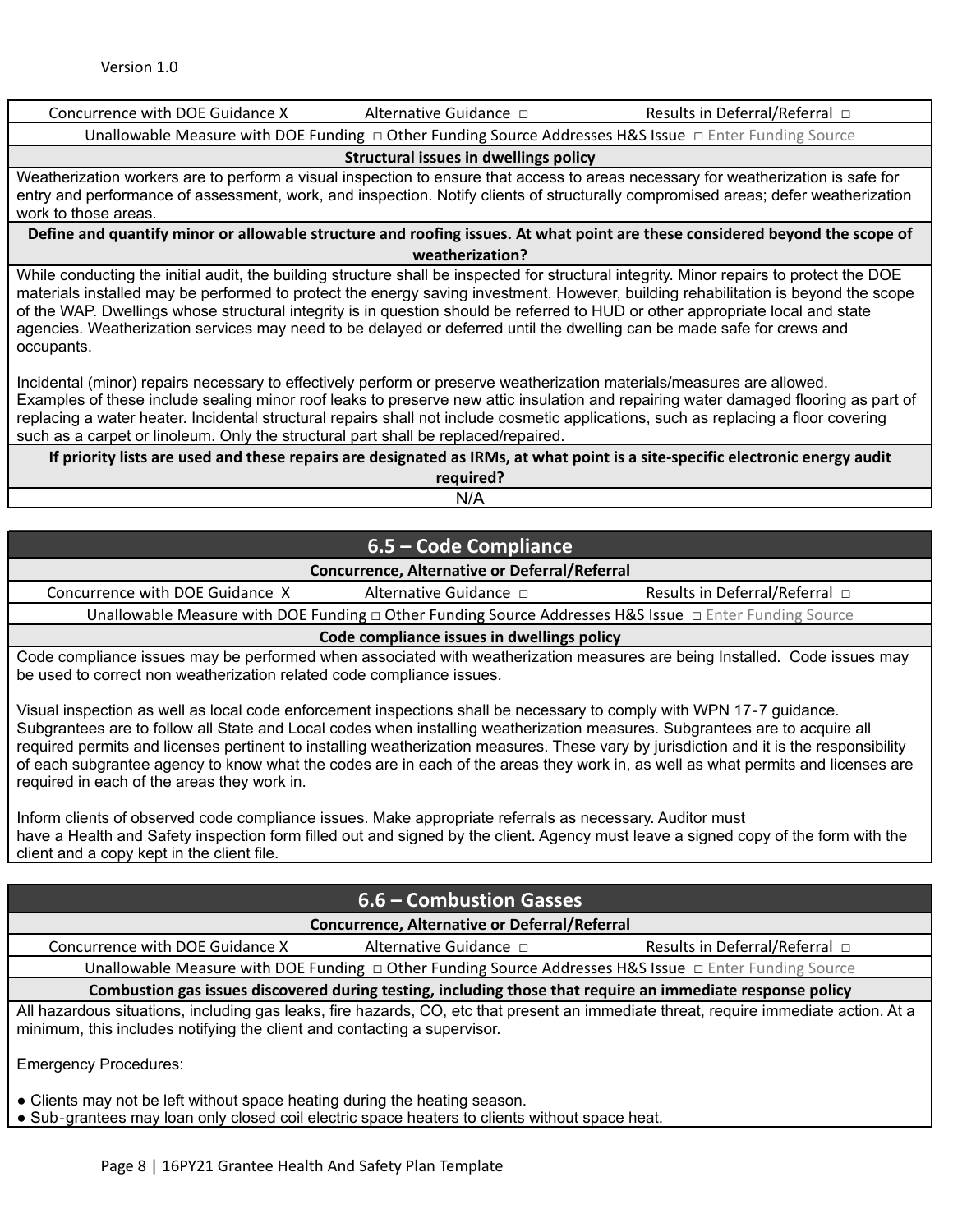● If there is a strong smell of leaking gas, workers must tell the client and ask them to leave the home. The auditor should leave the home and call either their supervisor, the utility company, or 911 depending on the seriousness of the matter.

● Sub‐grantees must have an emergency medical procedure in place, and workers must be trained on subgrantee emergency medical procedures.

#### **Testing protocols**

Combustion safety testing includes the following:

● Combustion safety testing is required when combustion appliances are present. Combustion appliances include any appliance using combustible fuels, including gas water heaters, wood stoves, gas or oil fueled furnace/heat systems (including free standing kerosene, natural gas, or propane space heaters), ovens, and gas clothes dryers. These requirements apply to all active combustion heating systems and appliances, whether they are primary or secondary systems. Combustion appliances must also be properly vented to the outside of the home. Diagnostic equipment should be calibrated per manufacturer's instructions.

• The combustion appliance safety inspection includes all of the following: carbon monoxide testing, Ambient CO, spillage evaluation, and worst case depressurization of the combustion appliance zone (CAZ). Combustion safety test results must be acted upon appropriately according to the combustion safety tables. As applicable, every combustion appliance will be checked for a safe flue pipe, chimney or vent, adequate combustion air, and gas leakage.

● A complete mechanical systems audit is required to be completed on every home. All relevant information must be recorded on the Heating System Worksheet. The procedure includes collecting general information; collecting and recording mechanical systems information; visual and diagnostic inspection of the venting and distribution system; and combustion analysis and diagnostic testing of gas/propane fired equipment. A post‐installation safety inspection is also required.

- Inspect venting of combustion appliances and confirm adequate clearances.
- Test naturally drafting appliances for spillage under worst case conditions before and after air sealing.
- Detect gas leaks with a combustible gas detector and/or soap. Repair leaks.
- Undiluted CO will be measured. Clean and tune is an allowable Health and Safety repair.
- Solid fuel burning appliances that are the primary heat source and have signs of structural failure may be replaced.

# **6.7 – Electrical**

#### **Concurrence, Alternative or Deferral/Referral**

Concurrence with DOE Guidance X Alternative Guidance □ Results in Deferral/Referral □ Unallowable Measure with DOE Funding □ Other Funding Source Addresses H&S Issue □ Enter Funding Source

**Electrical hazards, including knob & tube wiring, in dwellings policy**

Wiring splices must be enclosed in metal or plastic electrical boxes, fitted with cover plates before being covered with insulation. In most instances, Colorado codes require licensed electricians to perform most electrical repairs. When electrical repairs within the scope of the DOE WAP are required, the typical standard of remedy shall be to subcontract the repair work to a licensed electrician. All appropriate procurement procedures shall be followed when subcontracting.

Testing shall include visual inspection and voltage detection testing:

● Inspect and assess the house to identify knob and tube wiring. Non-contact testing methods will be used to determine if wiring is live.

● Live knob and tube will not be covered or surrounded. A qualified auditor will verify wiring to be safe.

● Live knob and tube may be isolated to insulate around wiring. The dam will not cover the top of the knob and tube will be created to separate insulation from the wiring. When isolation is performed a warning sign must be installed at all entries to the attic about the presence of knob and tube wiring.

● Knob and tube wiring may be replaced as an Incidental Repair Measure (IRM). IRM must be associated with an Energy

Conservation Measure (ECM), provided the ECM SIR is 1.0 or greater and cumulative SIR is 1.0 or greater.

● Home electrical circuits must be grounded where a new refrigerator will be installed. Repairs to ground the outlet and/or circuit must be charged as an Incidental Repair Measure associated with the refrigerator.

CEO WAP has the following language in its Field Guide, "Proper clearance will be maintained around the live knob and tube wiring as required by the National Electrical Code (NEC) or authority having jurisdiction. When required, a dam that does not cover the top will be created to separate insulation from the wire path." However, subgrantees are primarily using electricians to replace knob and tube wiring, but when they utilize feasible and cost‐effective shielding, a 6" air gap is created prior to installing fiberglass batt insulation.

#### Define and quantify minor electrical issues. At what point are these considered beyond the scope of weatherization?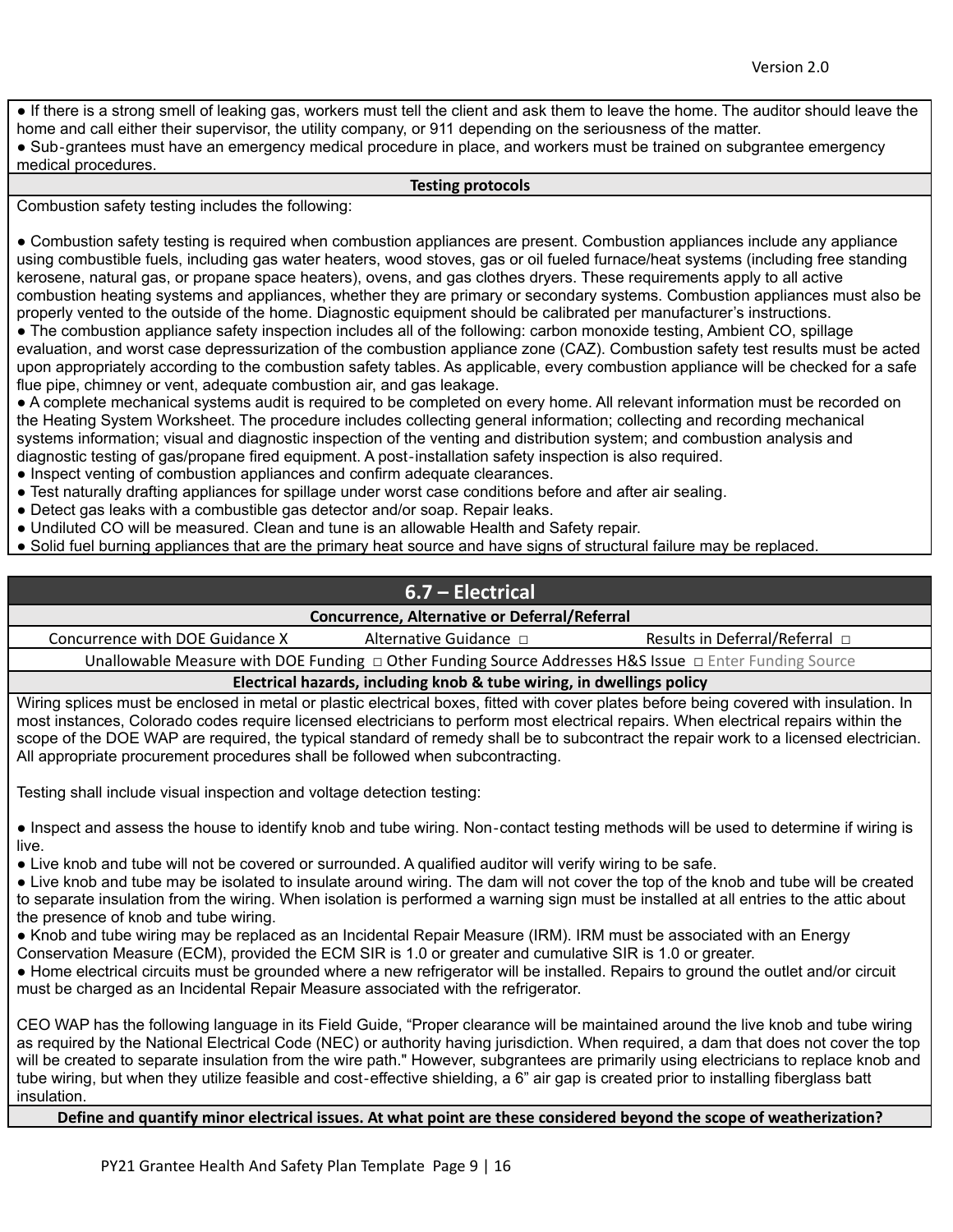Allowable electrical repairs are those that are associated with an energy conservation measure, provided the ECM SIR is 1.0 or greater and the cumulative SIR is 1.0 or greater. If electrical wiring and circuitry is found to be in such a condition as to be a serious safety risk, work should be deferred until the electrical safety issue has been satisfactorily corrected.

If priority lists are used and these repairs are designated as IRMs, at what point is a site-specific electronic energy audit **required?**

N/A

# **6.8 – Formaldehyde, Volatile Organic Compounds (VOCs), Flammable Liquids, and other Air Pollutants**

**Concurrence, Alternative or Deferral/Referral**

Concurrence with DOE Guidance X Alternative Guidance □ Results in Deferral/Referral □ Unallowable Measure with DOE Funding □ Other Funding Source Addresses H&S Issue □ Enter Funding Source

#### **Formaldehyde, VOCs, flammable liquids and other air pollutants in dwellings policy**

Sensory inspection shall be the primary detection method.

All reasonable steps shall be taken to limit worker exposure to VOCs. When using products known to emit VOCs, increase ventilation. Meet or exceed any label precautions. Identify, and if possible, remove the source. If not possible to remove, reduce exposure by using a sealant on all exposed surfaces of paneling and other furnishings.

Educate clients regarding the use of integrated pest management techniques to reduce the need for continued use of pesticides. Properly dispose of partially full containers of old or unneeded chemicals. Because gases can leak even from closed containers, this single step could help lower concentrations of organic chemicals in the home and/or workplace. Do not simply toss these unwanted products in the garbage can. State and local codes and regulations regarding disposal of toxic household wastes must be followed.

At all times, crews are to look for potential fire hazards. Crews and auditors shall check for potential fire hazards in the home during the audit and while performing the weatherization work. Fire hazards must be remedied provided that they fall within the scope of the program and do not exceed the DOE health and safety dollar threshold.

If the remedy required to remove the fire hazard goes beyond the scope of the DOE WAP, weatherization work may have to be deferred until the fire hazard has been eliminated. Proper referral and deferral protocols shall be followed.

**Testing protocols**

Sensory inspection shall be the primary detection method.

| 6.9 – Fuel Leaks (please indicate specific fuel type if policy differs by type)                                                                                                                                                                                                                                                                                                                                                                                                                                                                                                                                                                                                                                                                       |                             |                                                                                                                                                                                                                                                                                                                                                                                                         |  |
|-------------------------------------------------------------------------------------------------------------------------------------------------------------------------------------------------------------------------------------------------------------------------------------------------------------------------------------------------------------------------------------------------------------------------------------------------------------------------------------------------------------------------------------------------------------------------------------------------------------------------------------------------------------------------------------------------------------------------------------------------------|-----------------------------|---------------------------------------------------------------------------------------------------------------------------------------------------------------------------------------------------------------------------------------------------------------------------------------------------------------------------------------------------------------------------------------------------------|--|
| <b>Concurrence, Alternative or Deferral/Referral</b>                                                                                                                                                                                                                                                                                                                                                                                                                                                                                                                                                                                                                                                                                                  |                             |                                                                                                                                                                                                                                                                                                                                                                                                         |  |
| Concurrence with DOE Guidance X                                                                                                                                                                                                                                                                                                                                                                                                                                                                                                                                                                                                                                                                                                                       | Alternative Guidance $\Box$ | Results in Deferral/Referral □                                                                                                                                                                                                                                                                                                                                                                          |  |
|                                                                                                                                                                                                                                                                                                                                                                                                                                                                                                                                                                                                                                                                                                                                                       | Unallowable Measure D       |                                                                                                                                                                                                                                                                                                                                                                                                         |  |
| <b>Fuel leak remediation protocols</b>                                                                                                                                                                                                                                                                                                                                                                                                                                                                                                                                                                                                                                                                                                                |                             |                                                                                                                                                                                                                                                                                                                                                                                                         |  |
| Raw fuel leaks will be monitored before entering building spaces. If leaks are found, testing will be discontinued and conditions<br>reported to the occupant immediately. Testing for gas leakage at connections of natural gas and propane piping systems. Leakage<br>will be located using an approved combustible gas detector, a non-corrosive leak detection fluid or an equivalent non-flammable<br>solution. Matches, candles, open flames or other methods that could provide a source of ignition cannot be used. For the<br>low-pressure, client-side of the meter, at the first joint past the meter, where leakage or other defects are located, the affected<br>portion of the piping system will be repaired or replaced and retested. |                             |                                                                                                                                                                                                                                                                                                                                                                                                         |  |
| At what point are fuel leaks considered beyond the scope of weatherization?                                                                                                                                                                                                                                                                                                                                                                                                                                                                                                                                                                                                                                                                           |                             |                                                                                                                                                                                                                                                                                                                                                                                                         |  |
| Fuel leaks at utility meters are outside the scope of weatherization.                                                                                                                                                                                                                                                                                                                                                                                                                                                                                                                                                                                                                                                                                 |                             |                                                                                                                                                                                                                                                                                                                                                                                                         |  |
| <b>Testing protocols</b>                                                                                                                                                                                                                                                                                                                                                                                                                                                                                                                                                                                                                                                                                                                              |                             |                                                                                                                                                                                                                                                                                                                                                                                                         |  |
| solution. Matches, candles, open flames or other methods that could provide a source of ignition cannot be used. For the                                                                                                                                                                                                                                                                                                                                                                                                                                                                                                                                                                                                                              |                             | Raw fuel leaks will be monitored before entering building spaces. If leaks are found, testing will be discontinued and conditions<br>reported to the occupant immediately. Testing for gas leakage at connections of natural gas and propane piping systems. Leakage<br>will be located using an approved combustible gas detector, a non-corrosive leak detection fluid or an equivalent non-flammable |  |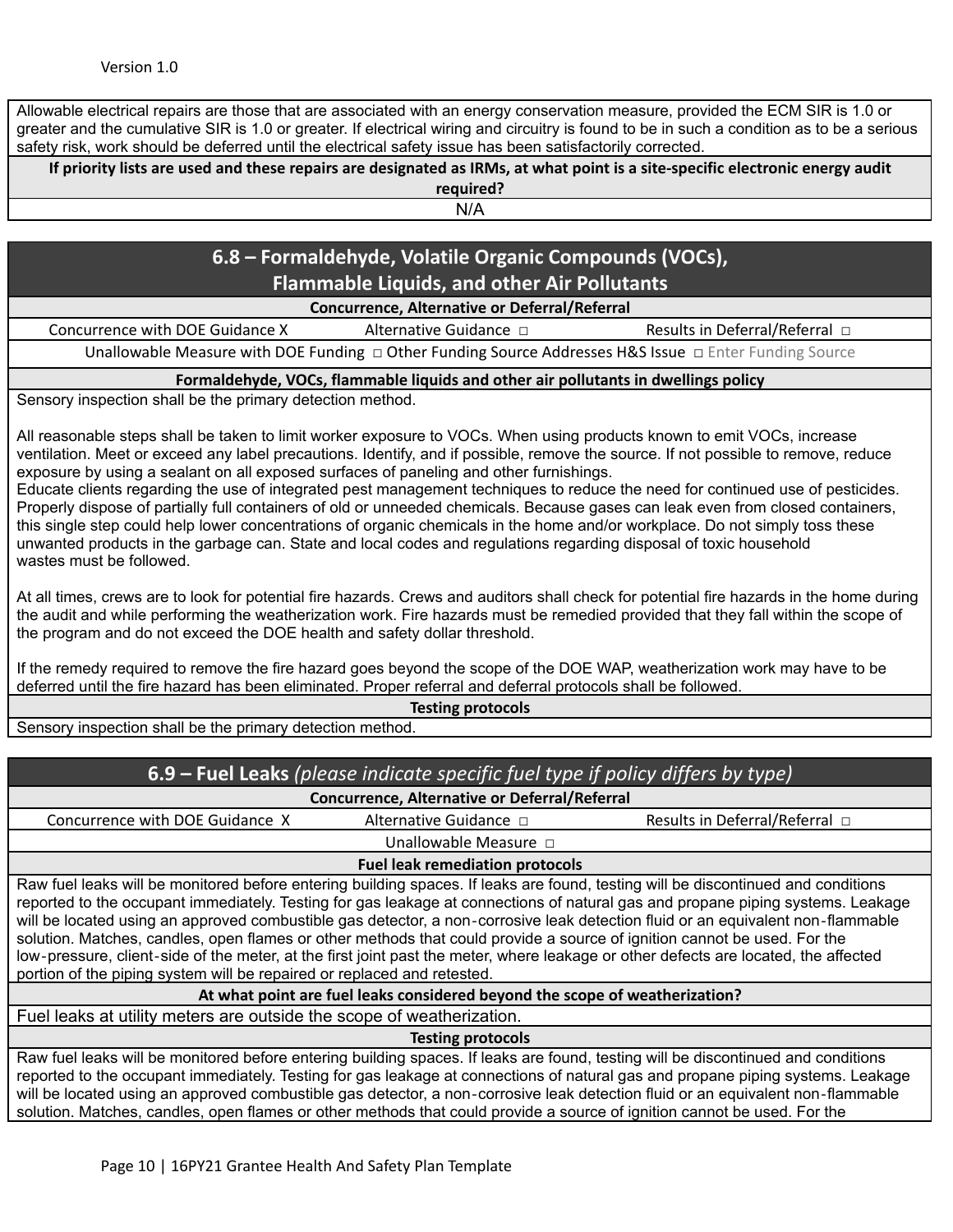low‐pressure, client‐side of the meter, at the first joint past the meter, where leakage or other defects are located, the affected portion of the piping system will be repaired or replaced and retested.

# **6.10 – Gas Range/Ovens**

**Concurrence, Alternative or Deferral/Referral**

Concurrence with DOE Guidance X Alternative Guidance □ Results in Deferral/Referral □

Unallowable Measure with DOE Funding □ Other Funding Source Addresses H&S Issue □ Enter Funding Source

**Unsafe gas range/ovens policy**

Ambient CO will be monitored during combustion testing and testing will be discontinued if ambient CO level inside the home or work space exceeds 35 parts per million (ppm). If over 35 ppm turn off appliance(s), vent areas and investigate sources. Per WPN 22‐7, replacement is not allowed.

**Testing protocols**

Gas ovens will be tested for CO. A clean and tune may be conducted if measured CO in the undiluted flue gases of the oven vent at a steady state exceeds 225 ppm as measured. Gas range burners testing. Specify clean and tune if the flame has any discoloration, flame impingement, or an irregular pattern or if burners are visibly dirty, corroded, or bent.

# **6.11 – Hazardous Materials Disposal [e.g., Lead, Refrigerant, Asbestos, Mercury (including CFLs/fluorescents), etc.]** *(please indicate where policy differs by material)*

**Concurrence, Alternative or Deferral/Referral**

Concurrence with DOE Guidance X Alternative Guidance  $\Box$  Results in Deferral/Referral  $\Box$ Unallowable Measure with DOE Funding □ Other Funding Source Addresses H&S Issue □ Enter Funding Source **Hazardous materials disposal policy (existing material/appliance and hazardous material)**

Follow all EPA testing protocols.

Colorado WAP subgrantees shall ensure that subcontractors who would be charged with refrigerant reclamation (e.g. removal of old refrigerators or air conditioning units) follow all EPA testing protocols and are EPA‐approved section 608 type I certified or universal certified. Colorado is mostly a cold weather state and in most cases, does not replace air conditioning systems, so subgrantees do not typically have to deal with refrigerants except in refrigerator replacement. In cases where furnace replacements require handling, repairs, or removal of existing refrigerants, subgrantees and/or contractors will follow all EPA testing protocols and are EPA‐approved section 608 type I certified or universal certified.

Hazardous Waste Materials generated in the course of weatherization work shall be disposed of according to all local laws, regulations and/or Federal guidelines, as applicable. Document proper disposal requirements in contract language with the responsible party. When hazardous materials (refrigerant, mercury thermostats, lead paint dust/chips, etc.) are generated in the course of weatherization work, proper disposal is required, and removal/disposal costs must be included. When replacing existing thermostats, identify and dispose of any mercury‐containing thermostats in accordance with Environmental Protection Agency (EPA) guidance.

#### **Documentation requirements**

Inform the client in writing of hazards associated with hazardous waste materials being generated and or handled in the home. Auditor must have a Health and Safety inspection form filled out and signed by the client. Agency must leave a signed copy of the form with the client and a copy kept in the client file.

| 6.12 – Injury Prevention of Occupants and Weatherization Workers                                                                                                                                                                                             |                        |                                     |  |
|--------------------------------------------------------------------------------------------------------------------------------------------------------------------------------------------------------------------------------------------------------------|------------------------|-------------------------------------|--|
| (e.g., repairing stairs and replacing handrails)                                                                                                                                                                                                             |                        |                                     |  |
| <b>Concurrence, Alternative or Deferral/Referral</b>                                                                                                                                                                                                         |                        |                                     |  |
| Concurrence with DOE Guidance X                                                                                                                                                                                                                              | Alternative Guidance □ | Results in Deferral/Referral $\Box$ |  |
| Unallowable Measure with DOE Funding □ Other Funding Source Addresses H&S Issue □ Enter Funding Source                                                                                                                                                       |                        |                                     |  |
| Injury prevention measure(s) policy                                                                                                                                                                                                                          |                        |                                     |  |
| If crews encounter a situation where a staircase is deemed unsafe, for example, and the staircase is necessary to reach the area<br>where the crews need to perform the weatherization work, and repairing the staircase requires only minor repair work and |                        |                                     |  |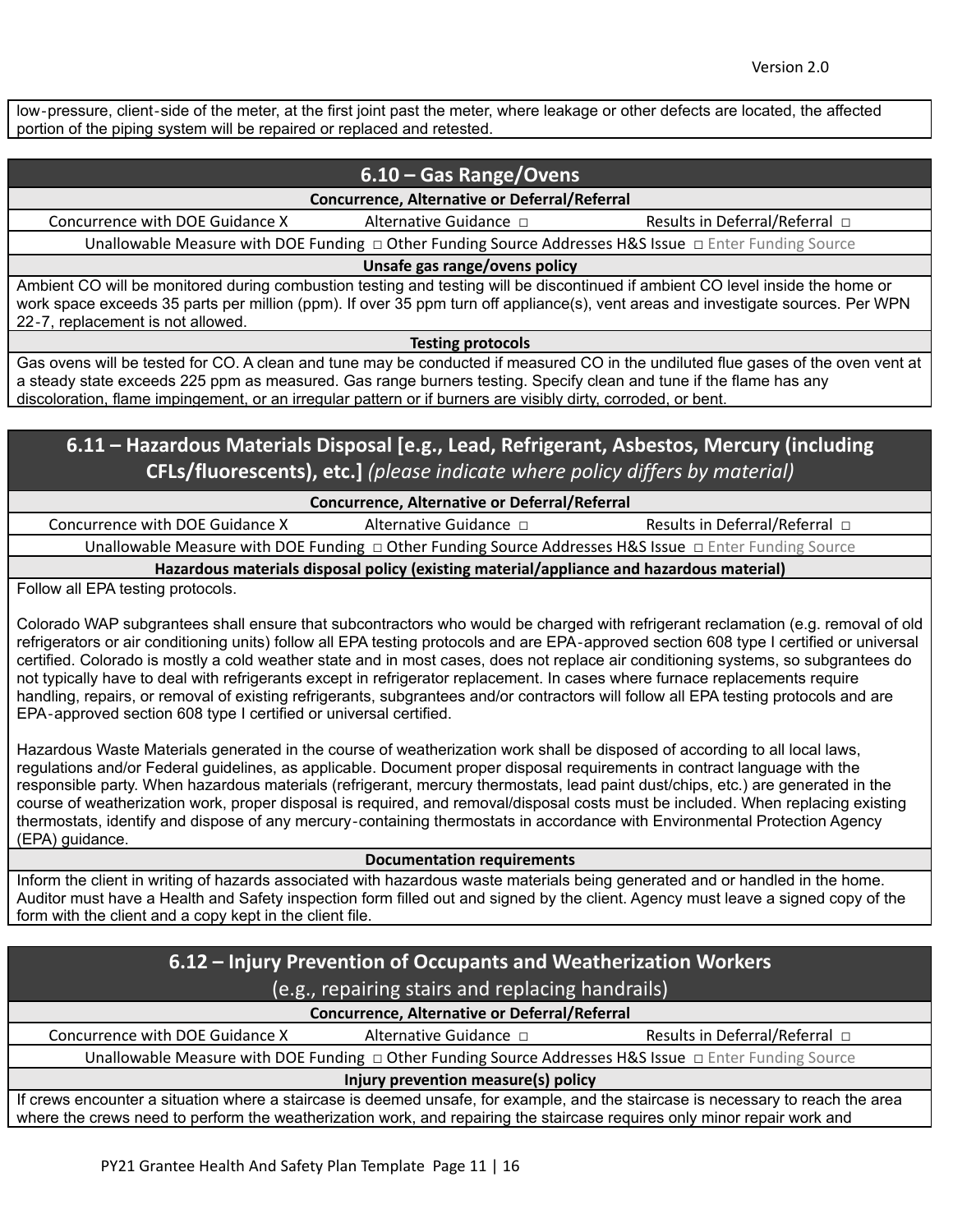installation measures, crews shall perform the minor repair work so that they may safely perform the weatherization work to the home. The repair work must be associated with one energy conservation measure that has an SIR of 1.0 or greater and the cumulative SIR must remain greater than 1.0 for repair to be performed.

Define and quantify minor or allowable injury prevention measures. At what point are these considered beyond the scope of **weatherization?**

If the repair work required is deemed to be beyond the scope of the DOE WAP (major repair is required such as rebuilding an entire staircase), the weatherization work to that area of the home shall be deferred or the unit shall be deferred until the homeowner has satisfactorily installed the required repair(s).

# **6.13 – Lead Based Paint**

**Concurrence, Alternative or Deferral/Referral**

Concurrence with DOE Guidance X Alternative Guidance  $\Box$  Results in Deferral/Referral  $\Box$ Unallowable Measure with DOE Funding □ Other Funding Source Addresses H&S Issue □ Enter Funding Source

### **Lead safe work protocols**

Colorado is currently in compliance with the DOE RRP rule with crew members having achieved Certified Renovator status. Certifications under this rule shall be kept current.

Colorado recommends assuming that lead paint and varnished surfaces may be present in any house built prior to 1978 and to follow the proper DOE LSW protocols, OSHA regulations and EPA regulations in all pre‐1978 homes.

Testing is allowed per RRP requirements. Job site set up and cleaning verification is required by a Certified Renovator.

As a minimum guideline, the following weatherization activities require lead‐safe practices. (Note that this is not a complete list of weatherization activities that may create lead hazards, so it is important to train all workers to follow LSW measures whenever they disturb or could potentially disturb painted surfaces on buildings built prior to 1978.):

- Drilling holes in interior walls
- Drilling holes in and removing siding from exterior walls
- Cutting attic access into ceilings
- Removing caulk or window putty (interior)
- Removing caulk or window putty (exterior)
- Removing weatherstripping
- Modifying doors
- Planing doors in place
- Installing door shoes
- Replacing door jambs and thresholds
- Replacing windows
- Replacing thermostats
- Replacing furnace filters
- Replacing furnaces
- Replacing HEPA filters and cleaning HEPA vacuums at a weatherization facility
- Replacing HEPA filters and cleaning HEPA vacuums at the work site

#### **Testing protocols**

Testing is allowed per RRP requirements. Job site set up and cleaning verification is required by a Certified Renovator. Colorado recommends assuming that lead paint and varnished surfaces may be present in any house built prior to 1978 and to follow the proper DOE LSW protocols, OSHA regulations and EPA regulations in all pre‐1978 homes.

#### **Documentation requirements**

Crews must follow all client notification requirements:

● Distribution of the EPA pamphlet, revised in September 2011, titled "Lead‐Safe Certified Guide to Renovate Right".

• The client file must include signed documentation that the client received the Renovate Right pamphlet.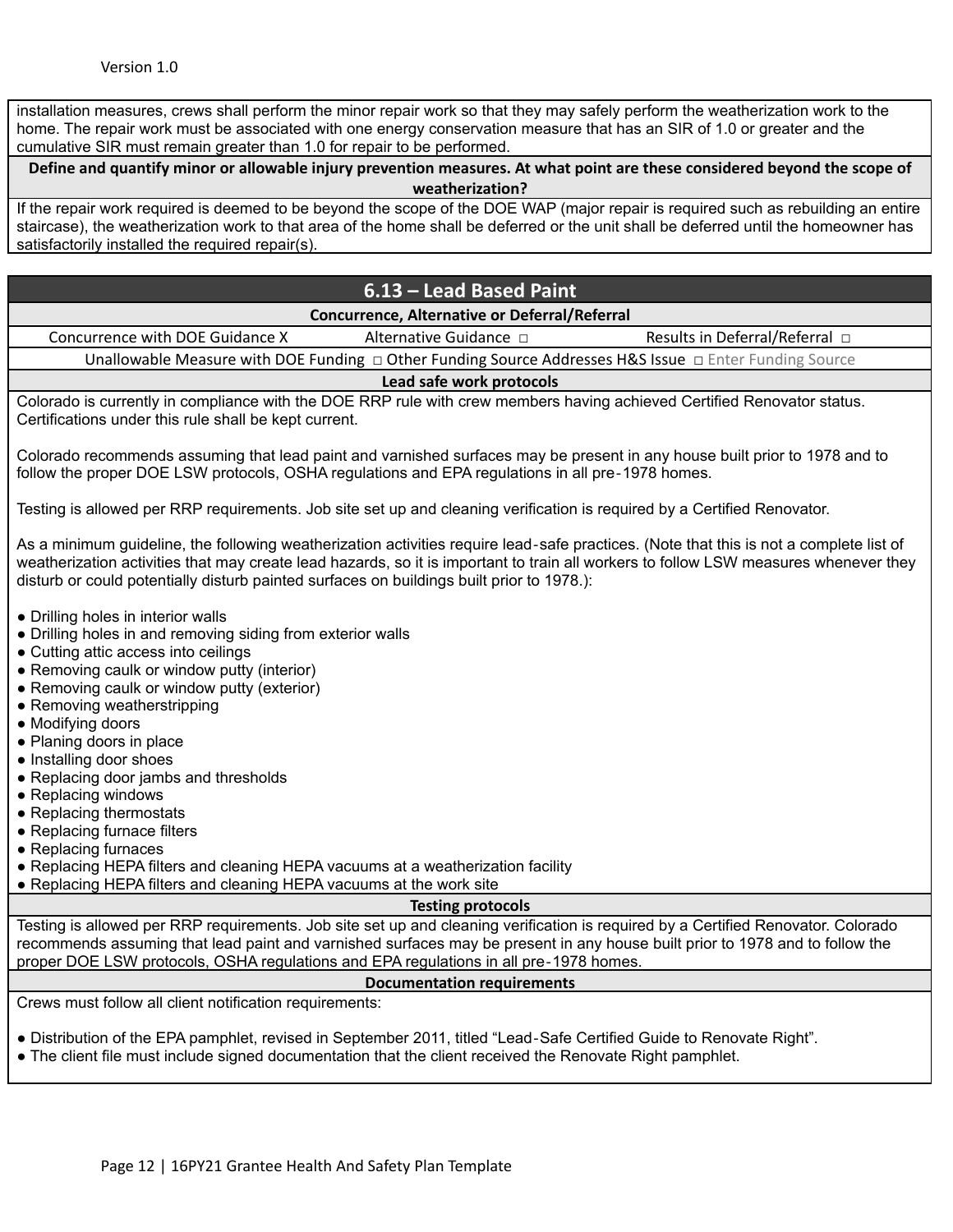Subgrantees must assign a Certified Renovator to each job requiring Lead Safe Work, and a copy of his/her current certification certificate must be left onsite until completion of the work. Any training that was performed, lead testing and assessment documents, and photos of containment.

Firms must retain all records necessary to demonstrate compliance for a period of six (6) years following completion of the weatherization services. Records that must be retained include (where applicable):

● Reports certifying that a determination had been made by an inspector that lead‐based paint and varnished surfaces is not present on the components.

• Signed and dated acknowledgments of receipt.

- Certifications of attempted delivery.
- Certificates of mailing.
- Notification activities performed regarding common areas.

# **6.14 – Mold and Moisture**

(e.g., drainage, gutters, down spouts, extensions, flashing, sump pumps, dehumidifiers, landscape, vapor retarders, moisture barriers)

**Concurrence, Alternative or Deferral/Referral**

Concurrence with DOE Guidance X Alternative Guidance □ Results in Deferral/Referral □ Unallowable Measure □ Other Funding Source Addresses H&S Issue □ Enter Funding Source

**Moisture related issues in dwellings policy**

Limited water damage repairs can be addressed by weatherization workers and correction of moisture and mold creating conditions are allowed when necessary in order to weatherize the home and to ensure the long term stability and durability of the measures. Where severe mold and moisture issues cannot be addressed, deferral is required.

Visual assessment is required and diagnostics such as moisture meters are recommended pre and prior to final inspection. However, mold testing is not an allowable cost. Per Colorado Technical Standards, all units must be inspected for problems associated with excess moisture. Identification of potential moisture problems shall be documented in the client file. If possible, and within the scope of the DOE WAP, repair minor moisture problems that will diminish the effectiveness of weatherization measures.

Define and quantify minor or allowable moisture-related measures. At what point are these considered beyond the scope of **weatherization?**

Moisture sources in the house that can generate moisture into the attic will be identified and removed or reduced.

Gutters and downspouts may be installed to correct moisture related issues that would prevent effective installation of weatherization measures. If downspouts are installed they must drain a minimum of 6' away from the house.

Sump pumps may be installed on a case by case basis with approval by the CEO via a waiver request that outlines the need and cost estimate for pump install or repair.

Where severe mold and moisture issues cannot be addressed, deferral is required.

Mold testing, abatement, remediation, or the removal of mold may not be done with CEO WAP funds. Only limited water damage repairs that can be addressed by weatherization workers and correction of moisture and mold creating conditions are allowed when necessary in order to weatherize the home and to ensure the long term stability and durability of the measures. Agencies must visually inspect for mold during the initial energy audit. The use of moisture meters as a diagnostic tool is recommended pre and prior to final inspection. The results must be documented in the client file by completing the CEO WAP Mold Inspection and Release Form. Clients and landlords must be notified, in writing, when a mold problem is found. If there is suspected mold growth in the HVAC system, do not operate the system. Limit HVAC work to checking for visual indicators of carbon monoxide (carbon) and spillage.

Exposed earth in crawl spaces will be covered with a continuous, durable, sealed Class 1 vapor retarder a minimum of 6 mils in thickness. All Field Guide installation requirements for crawl space type must be followed, e.g. material selection, attachment, sealing.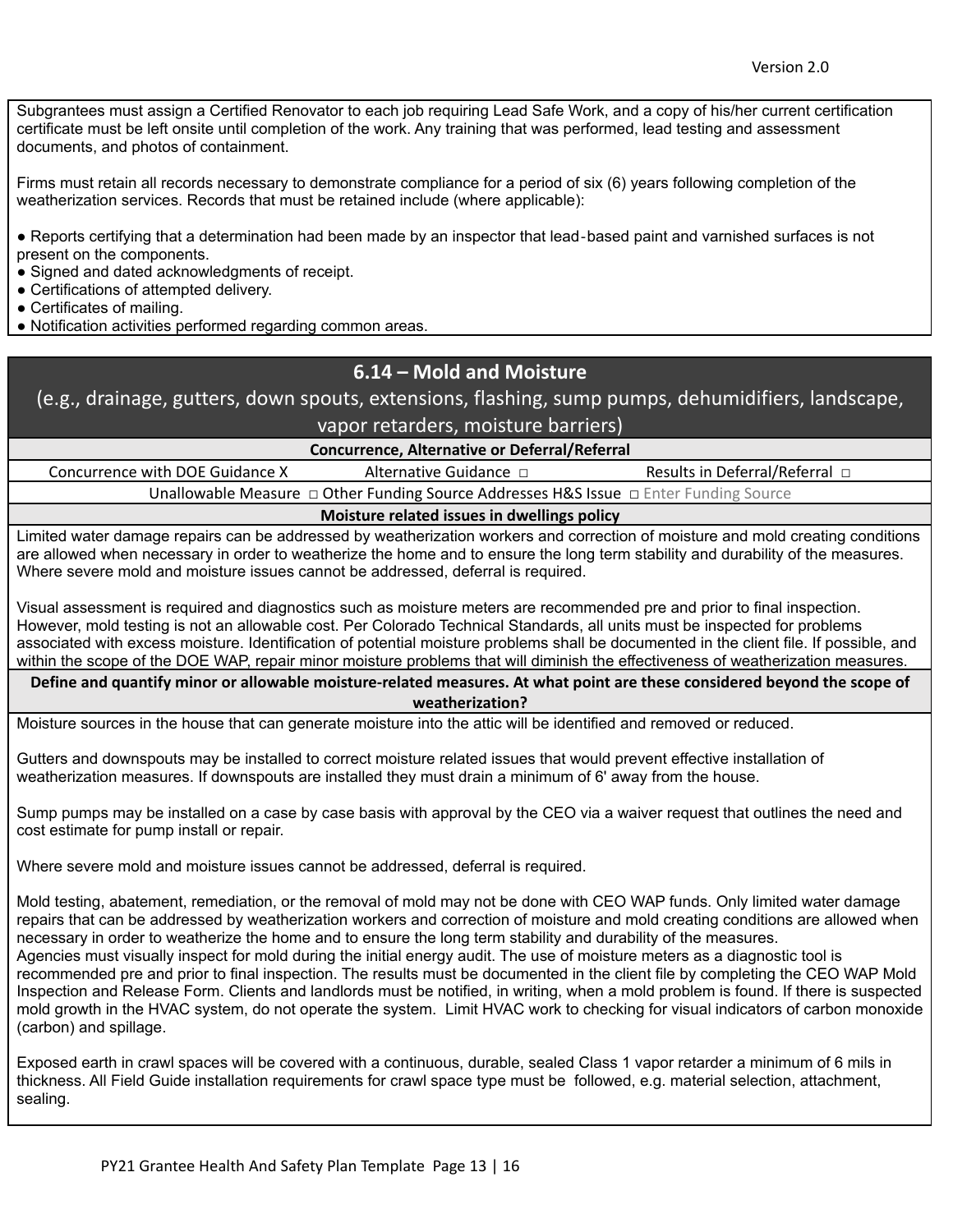Homes with moisture sources in the home will be identified and removed or reduced. Local ventilation may be installed where appropriate (e.g., baths, kitchens) and vented to outside. Existing mechanical ventilation must be vented outside the building if there are any signs of moisture problems associated with the ventilation. CEO WAP utilizes the language from DOE WPN 17‐7. Since the DOE allows for grantee discretion here, CEO WAP has chosen to allow its subgrantees discretion within the actual definitions of the words themselves. However, limited, minor, and problem mean within a WAP worker's standard skillset and within the scope of WAP, while severe means outside of a WAP worker's standard skillset and outside the scope of WAP, which leads to unit deferral. Also, CEO WAP ensures any IRMs are treated as such to limit H&S expenditures (i.e. total expenditures for units closed in that month) which are tracked and reviewed against the cap on a monthly basis. If an individual subgrantee goes above its own 15% cap, there is a discussion as to why and to determine if additional justification or documentation is necessary for approval.

| $6.15 - Pests$                                                                                                                                                                                                                                                                                                                                                                                                                                                                                                                                                                          |  |  |  |
|-----------------------------------------------------------------------------------------------------------------------------------------------------------------------------------------------------------------------------------------------------------------------------------------------------------------------------------------------------------------------------------------------------------------------------------------------------------------------------------------------------------------------------------------------------------------------------------------|--|--|--|
| Concurrence, Alternative or Deferral/Referral                                                                                                                                                                                                                                                                                                                                                                                                                                                                                                                                           |  |  |  |
| Concurrence with DOE Guidance X<br>Alternative Guidance □<br>Results in Deferral/Referral $\Box$                                                                                                                                                                                                                                                                                                                                                                                                                                                                                        |  |  |  |
| Unallowable Measure with DOE Funding $\Box$ Other Funding Source Addresses H&S Issue $\Box$ Enter Funding Source                                                                                                                                                                                                                                                                                                                                                                                                                                                                        |  |  |  |
| Pests and pest intrusion prevention policy                                                                                                                                                                                                                                                                                                                                                                                                                                                                                                                                              |  |  |  |
| Pest removal is allowed only where infestation would prevent weatherization. Infestation of pests may be cause for deferral where it<br>cannot be reasonably removed or poses health and safety concern for workers.                                                                                                                                                                                                                                                                                                                                                                    |  |  |  |
| Initial assessment of presence and degree of infestation and risk to workers. Determine whether the pest infestation would prevent<br>or hamper the weatherization work. If yes, and removal is a viable and cost-effective option, take the necessary steps to remove the<br>pest infestation problem so that the weatherization work can proceed. If yes, and removal is not a viable and cost-effective option or<br>significant health and safety risks exist, defer the weatherization work and provide clients with appropriate referral information. If no,<br>proceed as usual. |  |  |  |
| Screening of windows and points of access is allowable to prevent intrusion and must be assessed on a case-by case<br>basis. The agency may spend up to \$500 for Pest mitigation. Any amount over that must be sent to the CEO for<br>approval in the form of a Waiver Request:                                                                                                                                                                                                                                                                                                        |  |  |  |
| . Inform the client of observed pest conditions and associated risks. Document in client file.                                                                                                                                                                                                                                                                                                                                                                                                                                                                                          |  |  |  |
| Define and quantify pest infestation thresholds. At what point are these considered Beyond the scope of weatherization                                                                                                                                                                                                                                                                                                                                                                                                                                                                  |  |  |  |
| The Agency may spend up to \$500 for Pest mitigation. Any amount over that must be sent to the CEO for approval in the form of a<br>Waiver Request.                                                                                                                                                                                                                                                                                                                                                                                                                                     |  |  |  |
|                                                                                                                                                                                                                                                                                                                                                                                                                                                                                                                                                                                         |  |  |  |
| $6.16 - Radon$                                                                                                                                                                                                                                                                                                                                                                                                                                                                                                                                                                          |  |  |  |
| Concurrence, Alternative or Deferral/Referral                                                                                                                                                                                                                                                                                                                                                                                                                                                                                                                                           |  |  |  |
| Concurrence with DOE Guidance X<br>Alternative Guidance □<br>Results in Deferral/Referral □                                                                                                                                                                                                                                                                                                                                                                                                                                                                                             |  |  |  |
| Unallowable Measure with DOE Funding $\Box$ Other Funding Source Addresses H&S Issue $\Box$ Enter Funding Source                                                                                                                                                                                                                                                                                                                                                                                                                                                                        |  |  |  |
| Procedure for radon in dwellings                                                                                                                                                                                                                                                                                                                                                                                                                                                                                                                                                        |  |  |  |
| Whenever site conditions permit, exposed dirt must be covered with a vapor retarder except for manufactured homes. In homes<br>where radon may be present, precautions should be taken to reduce the likelihood of making radon issues worse. Agencies are<br>required to cover all exposed dirt in subspace areas with 6 mil plastic, whenever feasible. Agencies are required to air seal where<br>possible and as much as feasible to prevent the infiltration of possible Radon into the living space from the subspace.                                                            |  |  |  |

**Testing protocols**

Testing for Radon is not allowed by Colorado weatherization.

**Documentation requirements**

Agencies are required to provide client education on Radon and supply the EPA Citizen's Guide To Radon pamphlet to the client. In addition, agencies are required to have clients sign a "Radon Informed Consent Form".

### **6.17 – Safety Devices: Smoke and Carbon Monoxide Alarms, Fire Extinguishers Concurrence, Alternative or Deferral/Referral**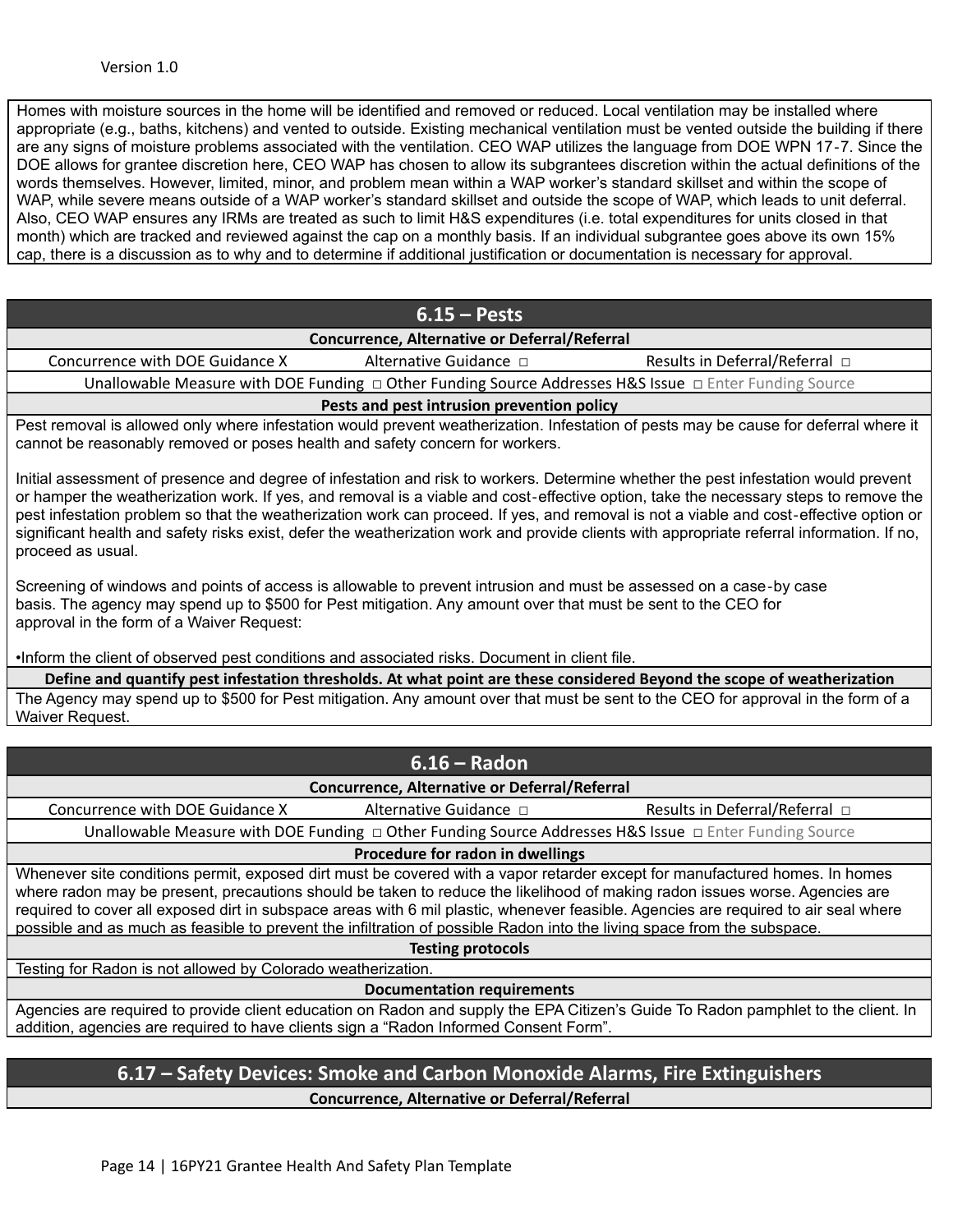Concurrence with DOE Guidance X Alternative Guidance □ Results in Deferral/Referral □

Unallowable Measure with DOE Funding □ Other Funding Source Addresses H&S Issue □ Enter Funding Source

### **Installation or replacement policy for the following safety devices:**

Smoke Alarms: Smoke alarms should be considered and added whenever possible. There should be at least one operational smoke alarm per floor. There will be no replacements of existing, operable smoke alarms based simply upon the age of the alarms. The crew must educate the client about the operation and safety purpose of the smoke alarm. Smoke alarms may be installed as a Health and Safety measure. Smoke alarms must be installed within 12" of the ceiling.

CEO WAP also provides subgrantees with the following details per NFPA 72, "Install smoke alarms inside each bedroom, outside each sleeping area and on every level of the home, including the basement. On levels without bedrooms, install alarms in the living room (or den of the family room) or near the stairway to the upper level, or in both locations. Smoke alarms installed in the basement should be installed on the ceiling at the bottom of the stairs leading to the next level. Smoke alarms should be installed at least 10 feet (3 meters) from a cooking appliance to minimize false alarms when cooking. Mount smoke alarms high on walls or ceilings (remember, smoke rises). Wall‐mounted alarms should be installed not more than 12 inches away from the ceiling (to the top of the alarm). If you have ceilings that are pitched, install the alarm within 3 feet of the peak but not within the apex of the peak (four inches down from the peak). Don't install smoke alarms near windows, doors, or ducts where drafts might interfere with their operation."

Carbon Monoxide Alarms: Pursuant to ASHRAE 62.2‐2016, the installation of at least one CO alarm in every home is required independent upon the existence of any combustion appliances. Even all‐electric homes get at least one CO alarm. CO alarms will be assessed and installed if none exist. CO alarm or warning equipment will be installed outside of each separate sleeping area in the immediate vicinity of the bedrooms in accordance with ASHRAE 62.2 and authority having local jurisdiction.

Fire Extinguishers: Where solid fuel burning equipment is present, fire extinguishers may be provided as an allowable H&S measure.

#### **Testing protocols**

The Energy Auditor will perform a visual assessment of CO and smoke alarms and make appropriate recommendations based on assessment and policy requirements. Crew members must demonstrate to the client how the CO alarms work and what actions to take if the CO alarm sounds. The CO alarm must be installed per manufacturers recommendation and be compliant with local codes.

# **6.18 – Ventilation and Indoor Air Quality**

### **Concurrence, Alternative or Deferral/Referral**

Concurrence with DOE Guidance X Alternative Guidance □ Results in Deferral/Referral □

**Version of American Society of Heating Refrigeration and Air-conditioning Engineers (ASHRAE) 62.2 Implemented (optional: identify Addenda used)**

All DOE units require an ASHRAE 62.2.2016 assessment and must meet ASHRAE 62.2.2016 requirements. Proof of the assessment must be included in the client file. If the assessment requires additional ventilation, all ASHRAE requirements for mechanical ventilation must be met and a client education form must be completed. Client refusal of mechanical ventilation, when evaluated and called for pursuant to the ASHRAE Standard 62.2.2016, MUST result in deferral of the unit. The RED Calculator assessment must be included in the client file when ASHRAE is evaluated. Fan flow rates must be tested post-weatherization to determine if the required ventilation is achieved.

**Procedures for complying with implemented ASHRAE standard**

All units funded with DOE monies must adhere to all ASHRAE 62.2.2016 requirements and have an ASHRAE 62.2.2016 assessment performed. Proof of ventilation assessment must be included in the client file. If assessment requires additional ventilation, all applicable ASHRAE mechanical ventilation requirements must be met. The RED Calculator must be included in the client file when ASHRAE is evaluated. Fan flow rates must be tested post‐weatherization to determine if the required ventilation is achieved.

#### **Testing protocols**

Fan flow rates must be tested post weatherization to determine if the required ventilation is achieved. When mechanical ventilation is required and installed based on ASHRAE 62.2.2016 requirements, a client education form must be completed.

# **6.19 – Window Repair, Door Repair**

**Concurrence, Alternative or Deferral/Referral**